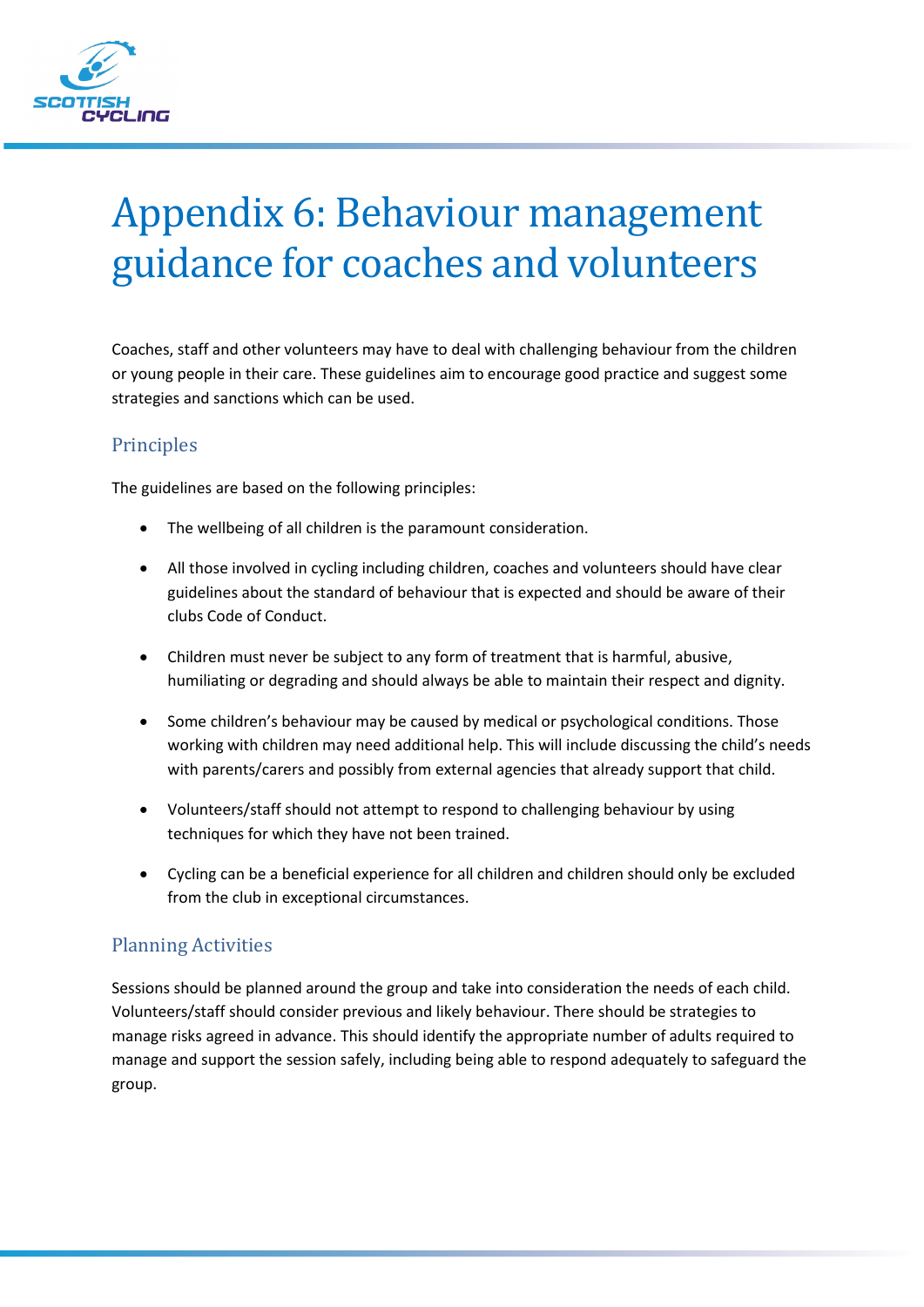

## Agreeing Acceptable & Unacceptable Behaviour

Coaches, volunteers, parents and children should be involved in developing an agreed statement of what is acceptable and unacceptable behaviour and the sanctions to be applied in response to unacceptable behaviour. Issues of behaviour and control should regularly be discussed with staff, volunteers, parents and children in the context of rights and responsibilities. When children are specifically asked, as a group, to draw up a 'List of Acceptable and Unacceptable Behaviours and Sanctions for Unacceptable Behaviour' that will govern their participation in the group/team, they tend to arrive at a very sensible and working set of 'rules'. When such a list is compiled, every member of the group can be asked to sign it, as can new members as they join. This list of behaviours is often referred to as a Code of Conduct, Scottish Cycling have created several templates of Codes of Conduct which can be tailored to suit the needs of individual clubs.

## Managing Challenging Behaviour

In responding to challenging behaviour, the response should always be:

- proportionate to the actions
- imposed as soon as is practicable
- fully explained to the child and their parents/carers.

In dealing with children who display negative or challenging behaviours, staff and volunteers might consider the following options:

- Time out from the activity, group or individual work.
- Reparation the act or process of making amends.
- Restitution the act of giving something back.
- Behavioural reinforcement rewards for good behaviour, consequences for negative behaviour.
- De-escalation of the situation talking through with the child.
- Increased supervision by staff/volunteers.
- Use of individual 'contracts' or agreements for their future or continued participation.
- Sanctions or consequences e.g. missing an outing.
- Temporary or permanent exclusion

Seeking additional support through working in partnership with other agencies to ensure a child's needs are met appropriately e.g. referral for support to Children's Social Care, discussion with the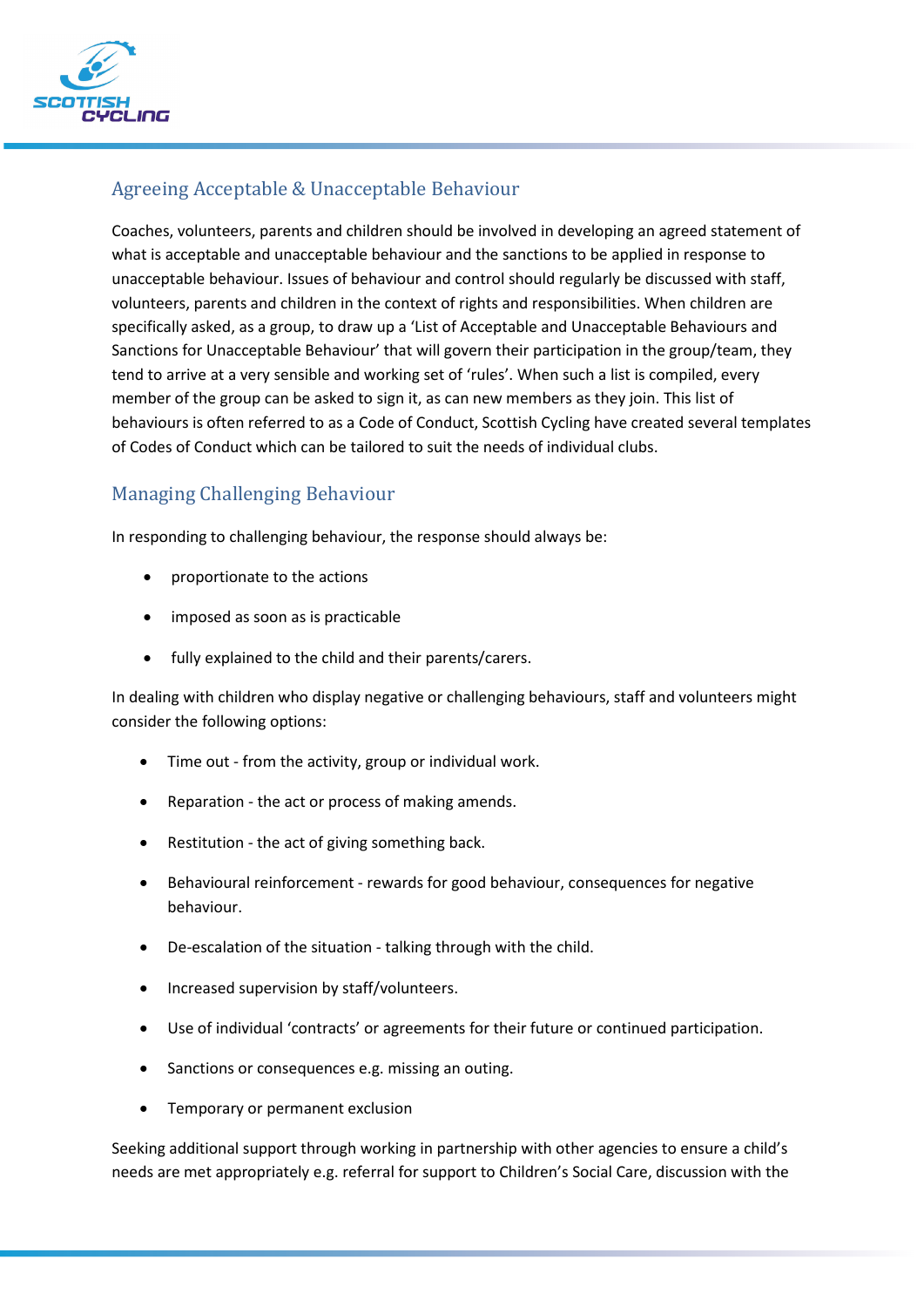

child's key worker if they have one, speaking to the child's school about management strategies (all require parental consent unless the child is felt to be 'at risk' or 'in need of protection').

The following should never be permitted as a means of managing a child's behaviour:

- Physical punishment or the threat of such.
- Refusal to speak to or interact with the child.
- Being deprived of food, water, access to changing facilities or toilets or other essential facilities.
- Verbal intimidation, ridicule or humiliation.

Staff and volunteers should review the needs of any child for whom sanctions are frequently necessary. This review should involve the child, parents/carers and in some cases others involved in supporting or providing services for the child and their family, to ensure an informed decision is made about the child's future or continued participation. As a last resort, if a child continues to present a high level of risk of danger, they may have to be suspended or barred from the group or club activities.

#### Physical Interventions

The use of physical intervention should always be avoided unless it is absolutely necessary to prevent a child causing injury or serious damage to property. All forms of physical intervention should form part of a broader approach to the management of challenging behaviour.

Physical contact to prevent something happening should always be the result of conscious decisionmaking and not a reaction. Before physically intervening, the member of staff or volunteer should ask themselves, 'Is this the only option in order to manage the situation and ensure safety?' It is good practice to ensure that if you have to physically intervene in a situation with a child/young person, it is in the least restrictive way necessary to prevent injury, and used only after all other strategies have been exhausted. Where this is the case, children and young people tend to understand and accept the reasons for the intervention.

The following must always be considered:

- Contact should be avoided with buttocks, genitals and breasts. Staff/volunteers should never behave in a way which could be interpreted as sexual.
- Any form of physical intervention should achieve an outcome that is in the best interests of the child whose behaviour is of immediate concern.
- Staff/volunteers should consider the circumstances, the risks associated with employing physical intervention compared with the risks of not employing physical intervention.